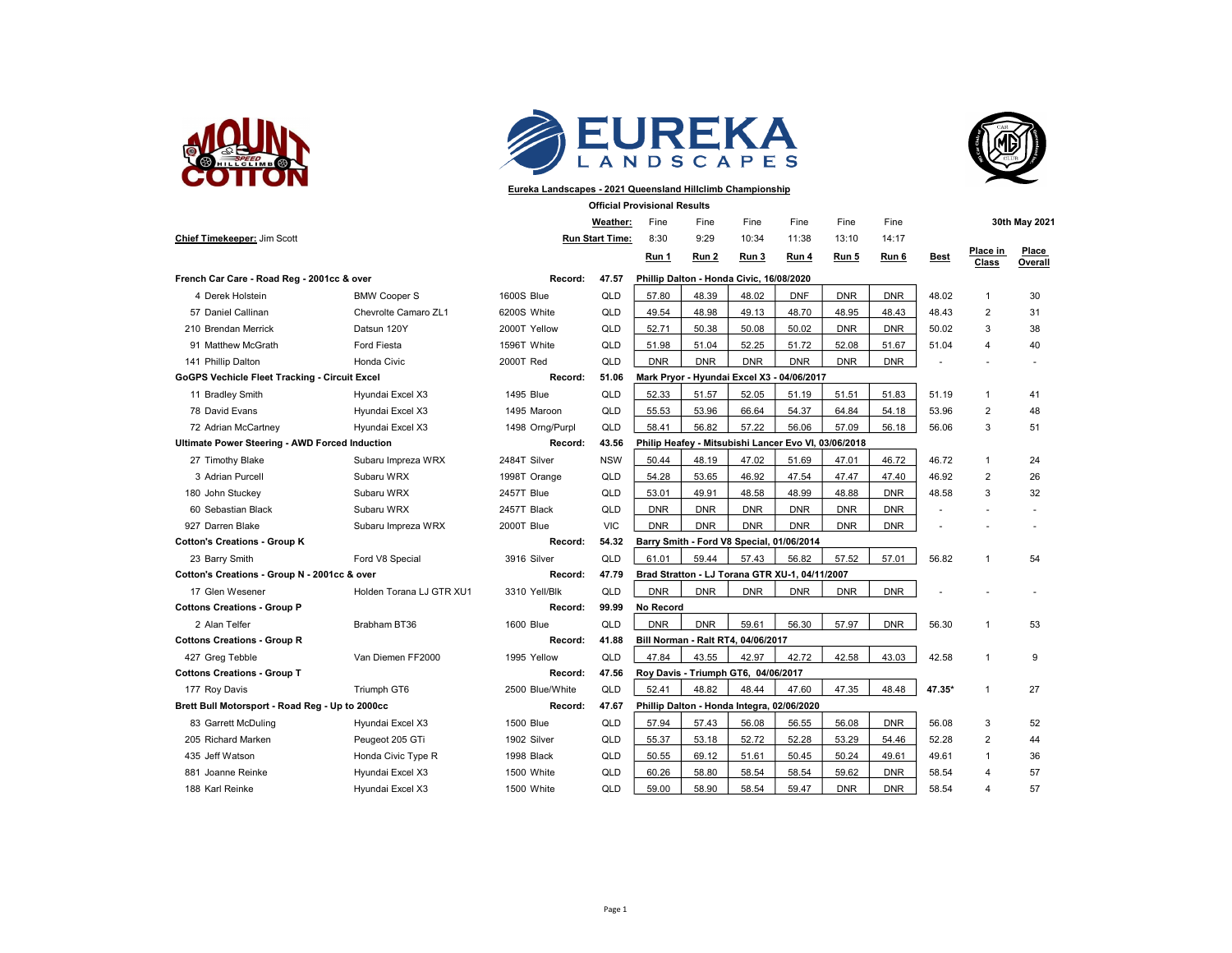|                                                                               |                        |                  |                                         | Run 1                                    | Run 2                                 | Run 3                                        | Run 4      | Run 5      | Run 6      | <b>Best</b> | Place in<br><b>Class</b> | Place<br>Overall |
|-------------------------------------------------------------------------------|------------------------|------------------|-----------------------------------------|------------------------------------------|---------------------------------------|----------------------------------------------|------------|------------|------------|-------------|--------------------------|------------------|
| Tighe Cams - Improved Production - 1601 to 2000cc                             | Record:                | 45.57            | Danny Mischok - Ford Escort, 14/06/2009 |                                          |                                       |                                              |            |            |            |             |                          |                  |
| 85 Daniel Mischok                                                             | <b>Ford Escort</b>     | 1999 Yellow      | QLD                                     | 49.66                                    | 48.00                                 | 47.49                                        | 47.39      | <b>DNR</b> | <b>DNR</b> | 47.39       | $\mathbf{1}$             | 28               |
| 70 David Sidery                                                               | Volkswagen Beetle      | <b>1999 Blue</b> | QLD                                     | 52.52                                    | 51.10                                 | 50.36                                        | 49.51      | 49.83      | 50.34      | 49.51       | $\overline{2}$           | 35               |
| 222 Greg Cameron                                                              | Hyundai Excel X3       | 2000 Silver      | QLD                                     | 55.29                                    | 54.57                                 | 53.52                                        | 52.60      | 53.32      | 52.68      | 52.60       | 3                        | 45               |
| 434 Steffi Stehr                                                              | Holden Barina          | 1800 Red         | QLD                                     | 53.64                                    | 56.85                                 | 53.89                                        | 52.83      | 52.78      | 52.70      | 52.70       | 4                        | 46               |
| 221 Mark Daniels                                                              | Hyundai Excel X3       | 2000 Silver      | QLD                                     | 55.74                                    | 55.02                                 | 54.08                                        | 53.09      | 54.85      | <b>DNR</b> | 53.09       | 5                        | 47               |
| 344 Jodie Bailey                                                              | Holden Barina          | 1800 Red         | QLD                                     | 55.50                                    | 55.00                                 | 58.69                                        | 55.05      | 54.42      | 53.99      | 53.99       | 6                        | 49               |
| GoGPS Racecar/Trailer Tracking - Improved Production - 2001 to 3000cc         |                        | Record:          | 45.58                                   |                                          |                                       | Ken Graham - Datsun1600 SSS - 31/05/2015     |            |            |            |             |                          |                  |
| 35 Kenneth Graham                                                             | Datsun 1600 SSS        | 2400 Yellow      | <b>QLD</b>                              | 47.92                                    | 46.76                                 | 45.94                                        | 45.74      | 46.30      | 45.45      | 45.45*      | $\mathbf{1}$             | 17               |
| 135 Pauline Graham                                                            | Datsun 1600 SSS        | 2400 Yellow      | QLD                                     | 48.33                                    | 49.47                                 | 46.53                                        | 46.39      | 45.98      | 46.03      | 45.98       | $\overline{2}$           | 20               |
| 52 Lindsay Derriman                                                           | Toyota Vienta          | 2995 Blue        | QLD                                     | 63.27                                    | 61.06                                 | 58.11                                        | 57.89      | 57.10      | 58.81      | 57.10       | 3                        | 55               |
| 168 Bryan Young                                                               | <b>Triumph Vitesse</b> | 2500 White       | <b>SA</b>                               | 58.95                                    | 58.55                                 | 57.56                                        | 57.34      | <b>DNF</b> | <b>DNR</b> | 57.34       | 4                        | 56               |
| PBParts.com.au - 2B/2F - Prodsports Cars - Up to 1600cc                       |                        | 2B Record:       | 44.28                                   |                                          |                                       | Brian Pettit - Westfield, 01/06/2014         |            |            |            |             |                          |                  |
| 117 Brian Pettit                                                              | <b>Westfield SE</b>    | 1298 Black       | <b>QLD</b>                              | 48.36                                    | 45.83                                 | 45.40                                        | 44.77      | <b>DNR</b> | <b>DNR</b> | 44.77       | 1                        | 12               |
|                                                                               |                        | 2B Record:       | 45.21                                   |                                          |                                       | Michael Collins - Mazda MX5, 03/11/2013      |            |            |            |             |                          |                  |
| Artxdesign Marketing - 2B/2F - Prodsports Cars - 1601 to 2000cc               |                        | 2F Record:       | 46.93                                   | Zaid Latif - Lotus Exige - 04/06/2017    |                                       |                                              |            |            |            |             |                          |                  |
| 888 Jason McGarry                                                             | Caterham R300          | 1999 Green       | QLD                                     | 46.78                                    | 45.34                                 | 45.78                                        | 45.46      | 45.69      | 45.09      | 45.09*      | $\mathbf{1}$             | 15               |
| 134 Ainsley Fitzgerald                                                        | <b>Arrow Clubman</b>   | 1785 Blue        | QLD                                     | 48.30                                    | 46.65                                 | 46.62                                        | 46.89      | 47.21      | <b>DNR</b> | 46.62       | $\overline{2}$           | 23               |
| 414 Phillip Rowen                                                             | Mazda MX-5             | 2000 Grey        | QLD                                     | 52.06                                    | 50.45                                 | 49.57                                        | 49.35      | 53.48      | 49.98      | 49.35       | 3                        | 34               |
| 14 Bradley Stratton                                                           | Mazda MX5              | <b>1800 Blue</b> | QLD                                     | 52.97                                    | 50.44                                 | 50.26                                        | 49.81      | 51.01      | 49.92      | 49.81       | 4                        | 37               |
| 68 Gregory King                                                               | Toyota MR2             | 1998 Wht/Rd/Blk  | QLD                                     | 52.24                                    | 50.75                                 | 50.85                                        | 51.24      | 51.06      | 51.10      | 50.75       | 5                        | 39               |
| 114 Ken McAndrew                                                              | Mazda MX5              | <b>1800 Blue</b> | <b>NSW</b>                              | 54.64                                    | 52.44                                 | 51.54                                        | 52.03      | 51.43      | 51.45      | 51.43       | 6                        | 42               |
| 26 Peter Andrews                                                              | <b>MG MGTF</b>         | 1796 Silver      | QLD                                     | <b>DNR</b>                               | <b>DNR</b>                            | <b>DNR</b>                                   | <b>DNR</b> | <b>DNR</b> | <b>DNR</b> | ÷,          |                          |                  |
| 44 Christopher Lake                                                           | Toyota 86              | 1988 Orange      | QLD                                     | <b>DNR</b>                               | <b>DNR</b>                            | <b>DNR</b>                                   | <b>DNR</b> | <b>DNR</b> | <b>DNR</b> |             |                          |                  |
| Brisbane Watch Repair - 2B/2F - Prodsports Cars - 2001cc & over<br>2B Record: |                        | 43.61            | Mark Crespan - Ford RMC, 01/06/2014     |                                          |                                       |                                              |            |            |            |             |                          |                  |
| 43 Michael Larymore                                                           | Toyoya MR2             | 2000T White      | QLD                                     | 47.79                                    | 45.33                                 | 45.04                                        | 45.75      | 44.70      | 45.10      | 44.70       | $\mathbf{1}$             | 11               |
| 87 Mark Crespan                                                               | Ford Cobra             | 4999 Black       | QLD                                     | 46.68                                    | 45.27                                 | 45.40                                        | 44.99      | 45.50      | 45.47      | 44.99       | $\overline{c}$           | 14               |
| 914 Denis Cotton                                                              | Porsche 914            | 2400 Light Ivory | QLD                                     | 57.02                                    | 56.92                                 | 56.41                                        | 55.67      | 56.24      | <b>DNR</b> | 55.67       | 3                        | 50               |
| Ultimate Power Steering - Sports Cars - 2001cc &over<br>Record:               |                        | 43.65            |                                         |                                          | Peter Bail - Mallock U2, 02/06/1991   |                                              |            |            |            |             |                          |                  |
| 34 Jeffrey Graham                                                             | Mazda MX-5             | 1800S Silver     | QLD                                     | 50.92                                    | 49.60                                 | 48.90                                        | 49.11      | 49.11      | 48.76      | 48.76       | $\mathbf{1}$             | 33               |
| Brisbane Watch Repair - Sports 1300/Supersports<br>Record:                    |                        | 41.78            |                                         |                                          | Darren Read - Minetti ZZ1, 01/06/2014 |                                              |            |            |            |             |                          |                  |
| 351 James Heymer                                                              | Farrell L              | 1300 Black       | QLD                                     | 47.14                                    | 45.40                                 | 45.23                                        | 45.13      | 46.57      | 45.30      | 45.13       | $\mathbf{1}$             | 16               |
| Black Picket Fence - Sports Sedans - Up to 1600cc                             |                        | Record:          | 46.16                                   |                                          |                                       | Alan McConnell - Mini Clubman GT, 02/06/1991 |            |            |            |             |                          |                  |
| 59 Daryl Morton                                                               | Morris Cooper S        | 1300 Blue/White  | QLD                                     | <b>DNR</b>                               | 54.84                                 | 52.70                                        | 51.80      | 54.36      | <b>DNR</b> | 51.80       | $\mathbf{1}$             | 43               |
| Accurate Suspension Sevices - Sports Sedans - 1601 to 2000cc                  |                        | Record:          | 44.19                                   |                                          |                                       | Ross Mackay - Ford Escort Mk I, 03/06/2018   |            |            |            |             |                          |                  |
| 75 Ross Mackay                                                                | Ford Escort Mk 1       | 1988 Blue        | QLD                                     | 43.67                                    | 43.44                                 | 43.27                                        | 43.48      | 43.38      | 43.58      | 43.27*      | $\overline{1}$           | 10               |
| 101 Gavin Taylor                                                              | Volkswagen Golf        | <b>1998 Blue</b> | QLD                                     | 46.03                                    | 45.29                                 | 44.89                                        | 49.63      | 45.37      | 45.15      | 44.89       | $\overline{2}$           | 13               |
| Auctioneer's Promise Waxes & Oils -Sports Sedans - 2001cc & over              |                        | Record:          | 43.18                                   |                                          |                                       | Allan Hunt - Holden LJ Torana, 05/06/2005    |            |            |            |             |                          |                  |
| 10 Robert Souter                                                              | Datsun Sunny           | 1809T Yellow     | QLD                                     | 51.77                                    | 48.04                                 | 47.38                                        | 47.21      | 47.44      | 46.74      | 46.74       | $\mathbf{1}$             | 25               |
| 327 Daryl Small                                                               | Commodore VL           | 6000 Red/White   | <b>NSW</b>                              | 52.77                                    | 48.83                                 | 48.12                                        | 47.74      | 49.49      | <b>DNR</b> | 47.74       | $\overline{2}$           | 29               |
| Ivan Tighe Engineering - Formula Ford - 1600                                  |                        | Record:          | 44.88                                   | Rick Miles - Kookaburra FF91, 03/11/2013 |                                       |                                              |            |            |            |             |                          |                  |
| 77 Rick Miles                                                                 | Kookaburra FF91        | <b>1600 Blue</b> | QLD                                     | 48.68                                    | 45.59                                 | 45.45                                        | 45.74      | 45.64      | 45.70      | 45.45       | $\mathbf{1}$             | 17               |
| 54 Gary Goulding                                                              | Vector TF94            | 1600 Yellow      | QLD                                     | 49.01                                    | 47.09                                 | 46.03                                        | 46.68      | 47.01      | <b>DNR</b> | 46.03       | $\overline{2}$           | 21               |